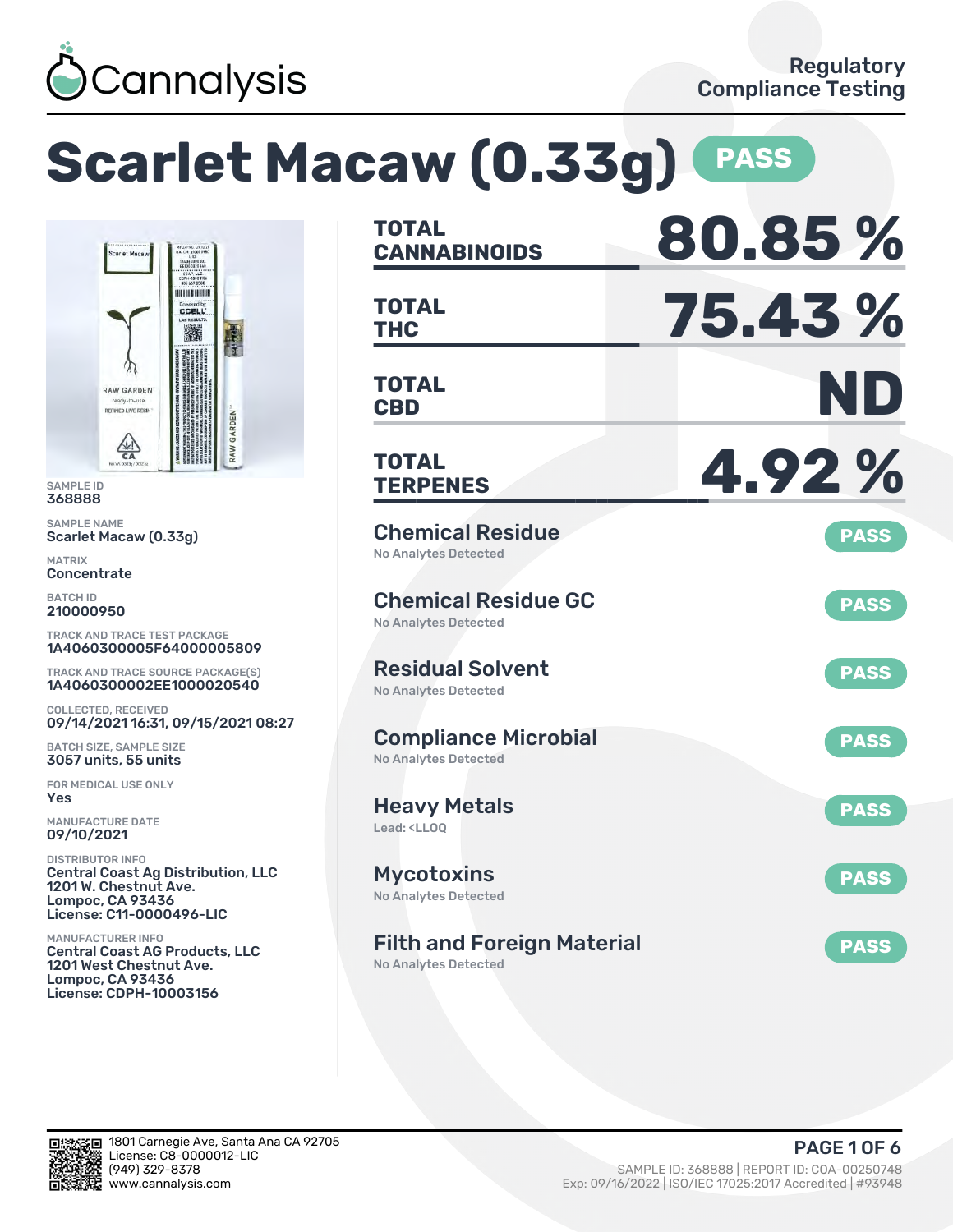

# CANNABINOID ANALYSIS

Total THC,CBD value(s) have been decarboxylated.

| TOTAL THC:          | 754.3 mg/g (75.43 %), 248.92 mg per package |
|---------------------|---------------------------------------------|
| TOTAL CBD:          | ND.                                         |
| TOTAL CANNABINOIDS: | 808.5 mg/g (80.85 %)                        |

UNIT OF MEASUREMENT: Milligrams per Gram(mg/g)

| <b>ANALYTE</b>         | <b>RESULT</b>          | LOD   | <b>LLOO</b> | <b>ANALYTE</b>   | <b>RESULT</b>        | <b>LOD</b> | <b>LLOQ</b> |
|------------------------|------------------------|-------|-------------|------------------|----------------------|------------|-------------|
| THCa                   | <b>ND</b>              | 1.500 | 3.000       | CBDa             | <b>ND</b>            | 1.500      | 3.000       |
| D9THC                  | 754.3 mg/g (75.43 %)   | 1.500 | 3.000       | CBD              | <b>ND</b>            | 1.500      | 3.000       |
| D8THC                  | ND                     | 1.500 | 3.000       | CBD <sub>v</sub> | <b>ND</b>            | 1.500      | 3.000       |
| <b>CBN</b>             | $<$ 1 mg/g             | 1.500 | 3.000       | CBCa             | <b>ND</b>            | 1.500      | 3.000       |
| THCva                  | <b>ND</b>              | 1.500 | 3.000       | CBC              | <b>ND</b>            | 1.500      | 3.000       |
| <b>THC<sub>v</sub></b> | 4.050 mg/g (0.4050 %)  | 1.500 | 3.000       | CBGa             | <b>ND</b>            | 1.500      | 3.000       |
| <b>ExoTHC</b>          | <b>ND</b>              | 1.500 | 3.000       | <b>CBG</b>       | 44.08 mg/g (4.408 %) | 1.500      | 3.000       |
| <b>CBL</b>             | 6.097 mg/g $(0.6097%)$ | 1.500 | 3.000       |                  |                      |            |             |

#### ADDITIONAL INFORMATION

| Method:     | SOP-TECH-001 | Sample Prepped: 09/15/2021 17:43  | Sample Approved: 09/16/2021 12:53  |  |
|-------------|--------------|-----------------------------------|------------------------------------|--|
| Instrument: | UPLC-DAD     | Sample Analyzed: 09/15/2021 19:50 | Prep-Analytical Batch: 32683-26748 |  |



TOTAL TERPENES: 49.25 mg/g (4.925 %)

| UNIT OF MEASUREMENT: | Milligrams per Gram(mg/g) |
|----------------------|---------------------------|
|                      |                           |

| <b>ANALYTE</b>          | <b>RESULT</b>                                                                                                                   | <b>LOD</b> | <b>LLOQ</b> | <b>ANALYTE</b>         | <b>RESULT</b>                                       | <b>LOD</b> | <b>LLOQ</b> |
|-------------------------|---------------------------------------------------------------------------------------------------------------------------------|------------|-------------|------------------------|-----------------------------------------------------|------------|-------------|
| 3-Carene                | <b>ND</b>                                                                                                                       | 1.000      | 2.500       | Alpha bisabolol        | <ll0q< td=""><td>0.1000</td><td>0.5000</td></ll0q<> | 0.1000     | 0.5000      |
| Alpha cedrene           | ND.                                                                                                                             | 1.000      | 2.500       | Alpha humulene         | 1.453 mg/g $(0.1453\%)$                             | 0.5000     | 1.000       |
| Alpha pinene            | 4.129 mg/g (0.4129 %)                                                                                                           | 0.1000     | 1.000       | Alpha terpinene        | <b>ND</b>                                           | 0.5000     | 1.000       |
| Alpha terpineol         | $0.6932$ mg/g $(0.0693\%)$                                                                                                      | 0.3260     | 0.6520      | Beta caryophyllene     | 5.344 mg/g $(0.5344\%)$                             | 0.5000     | 1.000       |
| Beta myrcene            | 19.83 mg/g (1.983 %)                                                                                                            | 0.5000     | 1.000       | Beta pinene            | 3.031 mg/g (0.3031%)                                | 0.6070     | 1.214       |
| <b>Borneol</b>          | <b>ND</b>                                                                                                                       | 1.000      | 2.500       | Camphene               | <b>ND</b>                                           | 0.5000     | 1.000       |
| Camphor                 | ND.                                                                                                                             | 0.1000     | 0.5000      | Caryophyllene oxide ND |                                                     | 0.5000     | 2.500       |
| Cedrol                  | <b>ND</b>                                                                                                                       | 0.5000     | 1.000       | Cis geraniol           | <b>ND</b>                                           | 1.000      | 2.500       |
| Cis nerolidol           | <b>ND</b>                                                                                                                       | 2.500      | 5.000       | Eucalyptol             | <b>ND</b>                                           | 0.1000     | 0.5000      |
| Fenchol                 | <lloq< td=""><td>0.5000</td><td>1.000</td><td>Fenchone</td><td><ll0q< td=""><td>0.1000</td><td>0.5000</td></ll0q<></td></lloq<> | 0.5000     | 1.000       | Fenchone               | <ll0q< td=""><td>0.1000</td><td>0.5000</td></ll0q<> | 0.1000     | 0.5000      |
| Gamma terpinene         | <b>ND</b>                                                                                                                       | 0.1000     | 0.5000      | Gamma terpineol        | <b>ND</b>                                           | 0.2090     | 0.5230      |
| Geranyl acetate         | ND.                                                                                                                             | 0.1000     | 0.5000      | Guaiol                 | <b>ND</b>                                           | 2.500      | 5.000       |
| Isoborneol              | <b>ND</b>                                                                                                                       | 0.5000     | 1.000       | Isopulegol             | <b>ND</b>                                           | 2.500      | 5.000       |
| Limonene                | 10.61 mg/g (1.061 %)                                                                                                            | 0.5000     | 2.500       | Linalool               | 1.791 mg/g $(0.1791\%)$                             | 0.5000     | 1.000       |
| Menthol                 | <b>ND</b>                                                                                                                       | 1.000      | 2.500       | Ocimene 1              | <b>ND</b>                                           | 0.1550     | 0.3100      |
| Ocimene 2               | 1.741 mg/g $(0.1741\%)$                                                                                                         | 0.3450     | 1.725       | P-cymene               | <b>ND</b>                                           | 0.5230     | 1.045       |
| P-mentha-1,5-diene ND   |                                                                                                                                 | 0.5000     | 1.000       | Pulegone               | <b>ND</b>                                           | 0.1000     | 0.5000      |
| Sabinene                | <b>ND</b>                                                                                                                       | 0.5000     | 1.000       | Terpinolene            | $0.6207$ mg/g $(0.0621\%)$                          | 0.1000     | 0.5000      |
| Trans beta farnesene ND |                                                                                                                                 | 2.500      | 5.000       | Trans geraniol         | <b>ND</b>                                           | 0.5000     | 2.500       |
| Trans nerolidol         | <b>ND</b>                                                                                                                       | 0.5000     | 2.500       | Valencene              | <b>ND</b>                                           | 0.5000     | 1.000       |
|                         |                                                                                                                                 |            |             |                        |                                                     |            |             |

| <b>ANALYTE</b>      | <b>RESULT</b>                                       | LOD    | <b>LLOO</b> |
|---------------------|-----------------------------------------------------|--------|-------------|
| Alpha bisabolol     | <lloq< td=""><td>0.1000</td><td>0.5000</td></lloq<> | 0.1000 | 0.5000      |
| Alpha humulene      | 1.453 mg/g $(0.1453\%)$                             | 0.5000 | 1.000       |
| Alpha terpinene     | <b>ND</b>                                           | 0.5000 | 1.000       |
| Beta caryophyllene  | 5.344 mg/g $(0.5344\%)$                             | 0.5000 | 1.000       |
| Beta pinene         | $3.031$ mg/g (0.3031 %)                             | 0.6070 | 1.214       |
| Camphene            | <b>ND</b>                                           | 0.5000 | 1.000       |
| Caryophyllene oxide | <b>ND</b>                                           | 0.5000 | 2.500       |
| Cis geraniol        | <b>ND</b>                                           | 1.000  | 2.500       |
| Eucalyptol          | <b>ND</b>                                           | 0.1000 | 0.5000      |
| Fenchone            | <lloq< td=""><td>0.1000</td><td>0.5000</td></lloq<> | 0.1000 | 0.5000      |
| Gamma terpineol     | <b>ND</b>                                           | 0.2090 | 0.5230      |
| Guaiol              | <b>ND</b>                                           | 2.500  | 5.000       |
| Isopulegol          | <b>ND</b>                                           | 2.500  | 5.000       |
| Linalool            | 1.791 mg/g $(0.1791\%)$                             | 0.5000 | 1.000       |
| Ocimene 1           | <b>ND</b>                                           | 0.1550 | 0.3100      |
| P-cymene            | <b>ND</b>                                           | 0.5230 | 1.045       |
| Pulegone            | <b>ND</b>                                           | 0.1000 | 0.5000      |
| Terpinolene         | 0.6207 mg/g (0.0621%)                               | 0.1000 | 0.5000      |
| Trans geraniol      | <b>ND</b>                                           | 0.5000 | 2.500       |
| Valencene           | <b>ND</b>                                           | 0.5000 | 1.000       |



PAGE 2 OF 6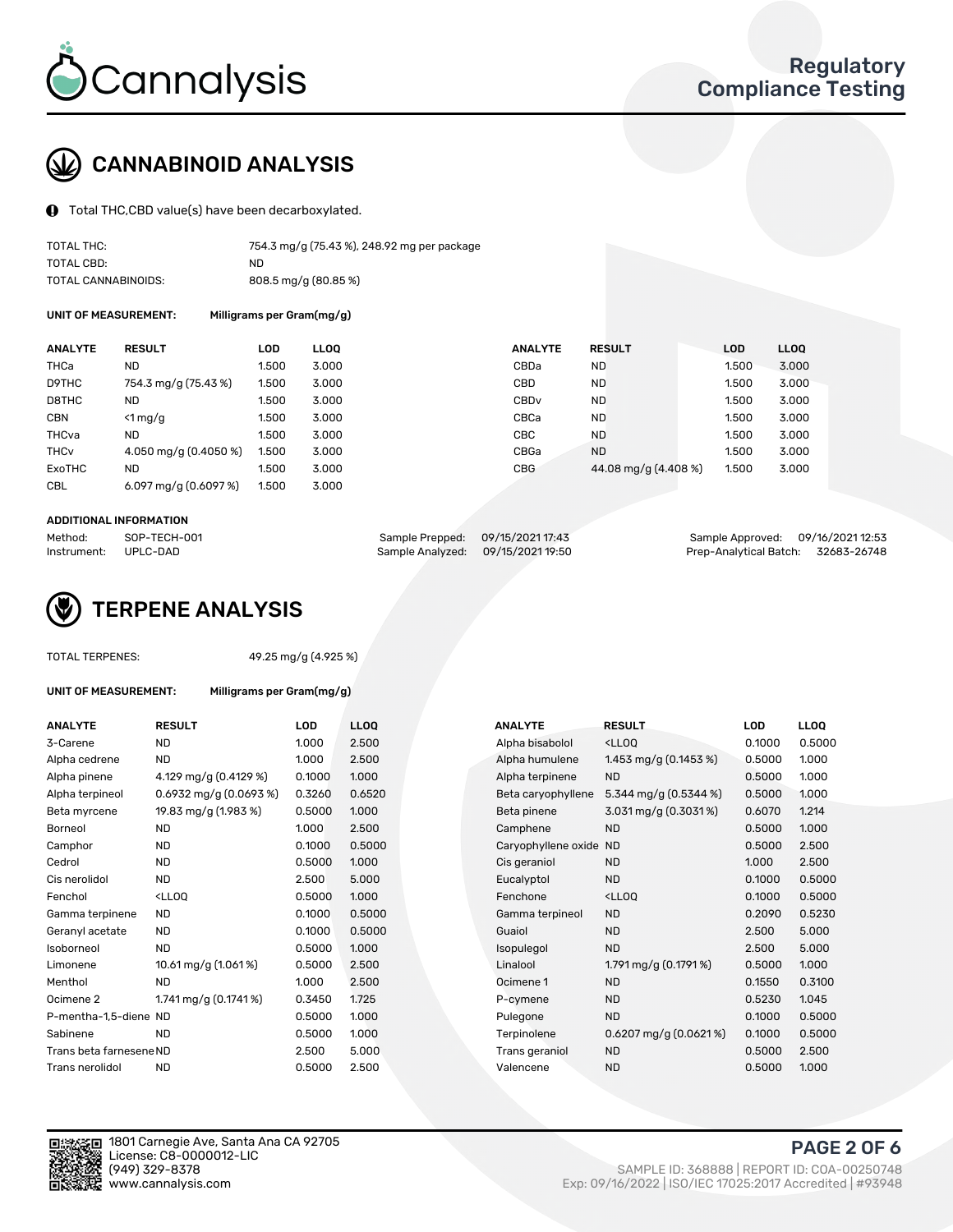

## Regulatory Compliance Testing

#### ADDITIONAL INFORMATION

Method: SOP-TECH-027 Sample Prepped: 09/15/2021 16:03 Sample Approved: 09/16/2021 15:38 Prep-Analytical Batch: 32678-26738



CHEMICAL RESIDUE ANALYSIS PASS

UNIT OF MEASUREMENT: Micrograms per Gram(ug/g)

| <b>ANALYTE</b>  | <b>RESULT</b> | LOD    | LLOQ   | <b>ACTION LEVEL</b> |      | <b>ANALYTE</b>      | <b>RESULT</b> | LOD    | <b>LLOQ</b> | <b>ACTION LEVEL</b> |      |
|-----------------|---------------|--------|--------|---------------------|------|---------------------|---------------|--------|-------------|---------------------|------|
| Abamectin       | <b>ND</b>     | 0.0200 | 0.0400 | 0.1000              | Pass | Acephate            | <b>ND</b>     | 0.0200 | 0.0400      | 0.1000              | Pass |
| Acequinocyl     | <b>ND</b>     | 0.0200 | 0.0400 | 0.1000              | Pass | Acetamiprid         | <b>ND</b>     | 0.0200 | 0.0400      | 0.1000              | Pass |
| Aldicarb        | <b>ND</b>     | 0.0200 | 0.0400 | 0.0                 | Pass | Azoxystrobin        | <b>ND</b>     | 0.0200 | 0.0400      | 0.1000              | Pass |
| Bifenazate      | <b>ND</b>     | 0.0200 | 0.0400 | 0.1000              | Pass | <b>Bifenthrin</b>   | <b>ND</b>     | 0.0200 | 0.0400      | 3.000               | Pass |
| <b>Boscalid</b> | <b>ND</b>     | 0.0200 | 0.0400 | 0.1000              | Pass | Carbaryl            | <b>ND</b>     | 0.0200 | 0.0400      | 0.5000              | Pass |
| Carbofuran      | <b>ND</b>     | 0.0200 | 0.0400 | 0.0                 | Pass | Chlorantraniliprole | <b>ND</b>     | 0.0200 | 0.0400      | 10.00               | Pass |
| Clofentezine    | <b>ND</b>     | 0.0200 | 0.0400 | 0.1000              | Pass | Coumaphos           | <b>ND</b>     | 0.0200 | 0.0400      | 0.0                 | Pass |
| Cyfluthrin      | <b>ND</b>     | 0.4000 | 1.000  | 2.000               | Pass | Cypermethrin        | <b>ND</b>     | 0.4000 | 1.000       | 1.000               | Pass |
| Daminozide      | <b>ND</b>     | 0.0200 | 0.0400 | 0.0                 | Pass | Diazinon            | <b>ND</b>     | 0.0200 | 0.0400      | 0.1000              | Pass |
| Dichlorvos      | <b>ND</b>     | 0.0200 | 0.0400 | 0.0                 | Pass | Dimethoate          | <b>ND</b>     | 0.0200 | 0.0400      | 0.0                 | Pass |
| Dimethomorph    | <b>ND</b>     | 0.0200 | 0.0400 | 2.000               | Pass | Ethoprophos         | <b>ND</b>     | 0.0200 | 0.0400      | 0.0                 | Pass |
| Etofenprox      | <b>ND</b>     | 0.0200 | 0.0400 | 0.0                 | Pass | Etoxazole           | <b>ND</b>     | 0.0200 | 0.0400      | 0.1000              | Pass |
| Fenhexamid      | <b>ND</b>     | 0.0200 | 0.0400 | 0.1000              | Pass | Fenoxycarb          | <b>ND</b>     | 0.0200 | 0.0400      | 0.0                 | Pass |
| Fenpyroximate   | <b>ND</b>     | 0.0200 | 0.0400 | 0.1000              | Pass | Fipronil            | <b>ND</b>     | 0.0400 | 0.1000      | 0.0                 | Pass |
| Flonicamid      | <b>ND</b>     | 0.0200 | 0.0400 | 0.1000              | Pass | Fludioxonil         | <b>ND</b>     | 0.0200 | 0.0400      | 0.1000              | Pass |
| Hexythiazox     | <b>ND</b>     | 0.0200 | 0.0400 | 0.1000              | Pass | Imazalil            | <b>ND</b>     | 0.0200 | 0.0400      | 0.0                 | Pass |
| Imidacloprid    | <b>ND</b>     | 0.0200 | 0.0400 | 5.000               | Pass | Kresoxim methyl     | <b>ND</b>     | 0.0200 | 0.0400      | 0.1000              | Pass |
| Malathion       | <b>ND</b>     | 0.0200 | 0.0400 | 0.5000              | Pass | Metalaxyl           | <b>ND</b>     | 0.0200 | 0.0400      | 2.000               | Pass |
| Methiocarb      | <b>ND</b>     | 0.0200 | 0.0400 | 0.0                 | Pass | Methomyl            | <b>ND</b>     | 0.0200 | 0.0400      | 1.000               | Pass |
| Mevinphos       | <b>ND</b>     | 0.0200 | 0.0400 | 0.0                 | Pass | Myclobutanil        | <b>ND</b>     | 0.0200 | 0.0400      | 0.1000              | Pass |
| Naled           | <b>ND</b>     | 0.0200 | 0.0400 | 0.1000              | Pass | Oxamyl              | <b>ND</b>     | 0.0200 | 0.0400      | 0.5000              | Pass |
| Paclobutrazol   | <b>ND</b>     | 0.0200 | 0.0400 | 0.0                 | Pass | Permethrins         | <b>ND</b>     | 0.0400 | 0.1000      | 0.5000              | Pass |
| Phosmet         | <b>ND</b>     | 0.0200 | 0.0400 | 0.1000              | Pass | Piperonyl butoxide  | <b>ND</b>     | 0.0200 | 0.0400      | 3.000               | Pass |
| Prallethrin     | <b>ND</b>     | 0.0200 | 0.0400 | 0.1000              | Pass | Propiconazole       | <b>ND</b>     | 0.0200 | 0.0400      | 0.1000              | Pass |
| Propoxur        | <b>ND</b>     | 0.0200 | 0.0400 | 0.0                 | Pass | Pyrethrins          | <b>ND</b>     | 0.0200 | 0.0400      | 0.5000              | Pass |
| Pyridaben       | <b>ND</b>     | 0.0200 | 0.0400 | 0.1000              | Pass | Spinetoram          | <b>ND</b>     | 0.0200 | 0.0400      | 0.1000              | Pass |
| Spinosad        | <b>ND</b>     | 0.0300 | 0.0700 | 0.1000              | Pass | Spiromesifen        | <b>ND</b>     | 0.0200 | 0.0400      | 0.1000              | Pass |
| Spirotetramat   | <b>ND</b>     | 0.0200 | 0.0400 | 0.1000              | Pass | Spiroxamine         | <b>ND</b>     | 0.0200 | 0.0400      | 0.0                 | Pass |
| Tebuconazole    | <b>ND</b>     | 0.0200 | 0.0400 | 0.1000              | Pass | Thiacloprid         | <b>ND</b>     | 0.0200 | 0.0400      | 0.0                 | Pass |
| Thiamethoxam    | <b>ND</b>     | 0.0200 | 0.0400 | 5.000               | Pass | Trifloxystrobin     | <b>ND</b>     | 0.0200 | 0.0400      | 0.1000              | Pass |
|                 |               |        |        |                     |      |                     |               |        |             |                     |      |

### ADDITIONAL INFORMATION

Method: SOP-TECH-002 Sample Prepped: 09/15/2021 17:52 Sample Approved: 09/16/2021 09:59<br>Instrument: LC-MS/MS Sample Analyzed: 09/15/2021 17:53 Prep-Analytical Batch: 32676-26743 Prep-Analytical Batch: 32676-26743

PAGE 3 OF 6

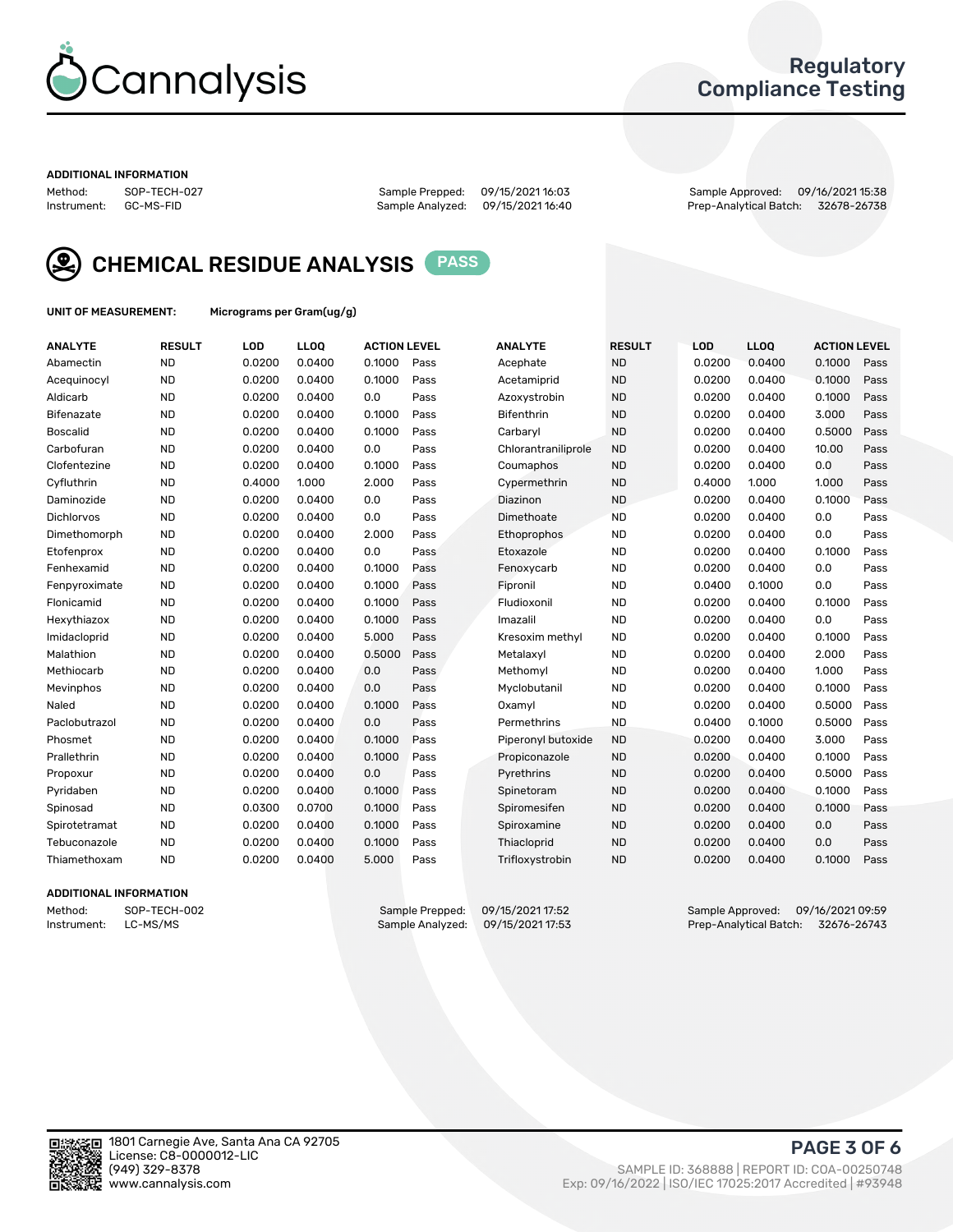

# CHEMICAL RESIDUE GC ANALYSIS PASS

| UNIT OF MEASUREMENT: |               | Micrograms per Gram(ug/g) |             |                     |      |                |               |        |             |                     |      |
|----------------------|---------------|---------------------------|-------------|---------------------|------|----------------|---------------|--------|-------------|---------------------|------|
| <b>ANALYTE</b>       | <b>RESULT</b> | LOD                       | <b>LLOO</b> | <b>ACTION LEVEL</b> |      | <b>ANALYTE</b> | <b>RESULT</b> | LOD    | <b>LLOO</b> | <b>ACTION LEVEL</b> |      |
| Captan               | ND            | 0.1000                    | 0.2000      | 0.7000              | Pass | Chlordane      | <b>ND</b>     | 0.0109 | 0.0136      | 0.0                 | Pass |
| Methyl parathion     | <b>ND</b>     | 0.0400                    | 0.1000      | 0.0                 | Pass | <b>PCNB</b>    | <b>ND</b>     | 0.0200 | 0.0400      | 0.1000              | Pass |
| Chlorfenapyr         | ND            | 0.0800                    | 0.1000      | 0.0                 | Pass | Chlorpyrifos   | <b>ND</b>     | 0.0800 | 0.1000      | 0.0                 | Pass |
|                      |               |                           |             |                     |      |                |               |        |             |                     |      |

### ADDITIONAL INFORMATION

| repped:  | 09/15/2021 17:52 |  |
|----------|------------------|--|
| nalyzed: | 09/15/2021 17:54 |  |
|          |                  |  |

Method: SOP-TECH-010 Sample Prepped: 09/15/2021 17:52 Sample Approved: 09/16/2021 10:24 Instrument: GC-MS/MS Sample Analyzed: 09/15/2021 17:54 Prep-Analytical Batch: 32677-26744

# RESIDUAL SOLVENT ANALYSIS PASS

UNIT OF MEASUREMENT: Micrograms per Gram(ug/g)

| <b>ANALYTE</b>       | <b>RESULT</b> | LOD    | <b>LLOO</b> | <b>ACTION LEVEL</b> |      | <b>ANALYTE</b>           | <b>RESULT</b> | LOD    | LLOO  | <b>ACTION LEVEL</b> |      |
|----------------------|---------------|--------|-------------|---------------------|------|--------------------------|---------------|--------|-------|---------------------|------|
| Acetone              | <b>ND</b>     | 50.00  | 100.0       | 5000                | Pass | Acetonitrile             | <b>ND</b>     | 50.00  | 100.0 | 410.0               | Pass |
| Benzene              | <b>ND</b>     | 0.5000 | 1.000       | 1.000               | Pass | <b>Butane</b>            | <b>ND</b>     | 50.00  | 100.0 | 5000                | Pass |
| Chloroform           | <b>ND</b>     | 0.5000 | 1.000       | 1.000               | Pass | Ethanol                  | <b>ND</b>     | 50.00  | 100.0 | 5000                | Pass |
| <b>Ethyl Acetate</b> | <b>ND</b>     | 50.00  | 100.0       | 5000                | Pass | <b>Ethyl Ether</b>       | <b>ND</b>     | 50.00  | 100.0 | 5000                | Pass |
| Ethylene oxide       | <b>ND</b>     | 0.5000 | 1.000       | 1.000               | Pass | Heptane                  | <b>ND</b>     | 50.00  | 100.0 | 5000                | Pass |
| Hexane               | <b>ND</b>     | 50.00  | 100.0       | 290.0               | Pass | <b>Isopropyl Alcohol</b> | <b>ND</b>     | 50.00  | 100.0 | 5000                | Pass |
| Methanol             | <b>ND</b>     | 50.00  | 100.0       | 3000                | Pass | Methylene chloride       | <b>ND</b>     | 0.5000 | 1.000 | 1.000               | Pass |
| Pentane              | <b>ND</b>     | 50.00  | 100.0       | 5000                | Pass | Propane                  | <b>ND</b>     | 50.00  | 200.0 | 5000                | Pass |
| Toluene              | <b>ND</b>     | 50.00  | 100.0       | 890.0               | Pass | Xvlenes                  | <b>ND</b>     | 50.08  | 100.0 | 2170                | Pass |
| Trichloroethylene    | <b>ND</b>     | 0.5000 | 1.000       | 1.000               | Pass | 1.2-Dichloroethane       | <b>ND</b>     | 0.5000 | 1.000 | 1.000               | Pass |

#### ADDITIONAL INFORMATION

Method: SOP-TECH-021 Sample Prepped: 09/15/2021 15:57 Sample Approved: 09/16/2021 12:55<br>Sample Analyzed: 09/15/2021 16:00 Prep-Analytical Batch: 32673-26733 Prep-Analytical Batch: 32673-26733



UNIT OF MEASUREMENT: Cycle Threshold (Ct)

| <b>ANALYTE</b> | <b>RESULT</b>              | LOD   | <b>LLOO</b> |     | <b>ACTION LEVEL</b> | <b>ANALYTE</b>   | <b>RESULT</b> | <b>LOD</b> | <b>LLOO</b>      |                  | <b>ACTION LEVEL</b> |
|----------------|----------------------------|-------|-------------|-----|---------------------|------------------|---------------|------------|------------------|------------------|---------------------|
| A.fumigatus    | <b>ND</b>                  | 33.00 | 0.0         | 0.0 | Pass                | A. flavus        | <b>ND</b>     | 33.00      | 0.0              | 0.0              | Pass                |
| A. niger       | <b>ND</b>                  | 33.00 | 0.0         | 0.0 | Pass                | A. terreus       | <b>ND</b>     | 33.00      | 0.0              | 0.0              | Pass                |
| <b>STEC</b>    | <b>ND</b>                  | 33.00 | 0.0         | 0.0 | Pass                | Salmonella spp   | <b>ND</b>     | 33.00      | 0.0              | 0.0              | Pass                |
|                | ADDITIONAL INFORMATION     |       |             |     |                     |                  |               |            |                  |                  |                     |
| Method:        | SOP-TECH-016, SOP-TECH-022 |       |             |     | Sample Prepped:     | 09/16/2021 09:44 |               |            | Sample Approved: | 09/16/2021 18:19 |                     |

Instrument: qPCR Sample Analyzed: 09/16/2021 09:52 Prep-Analytical Batch: 32685-26751

PAGE 4 OF 6

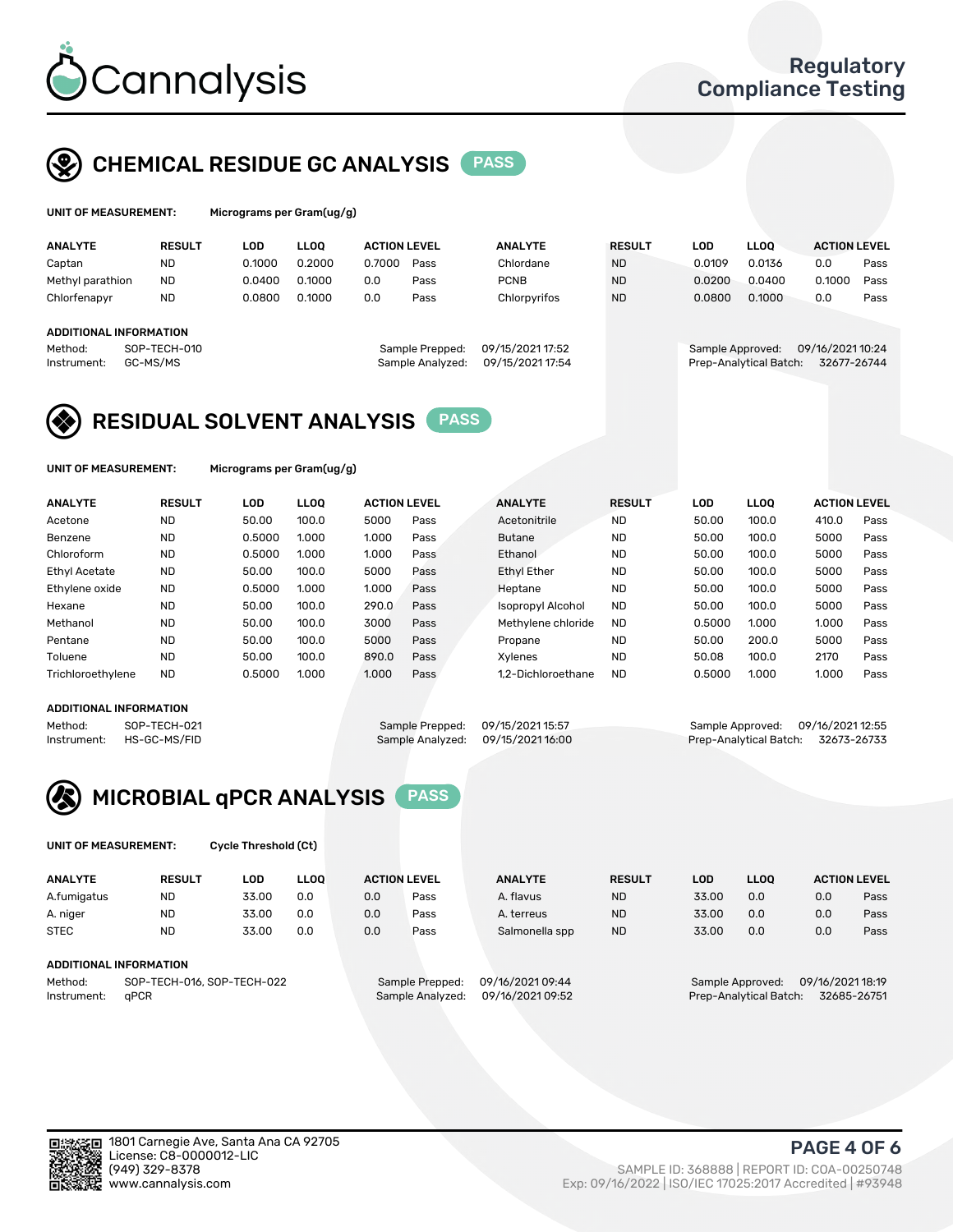



| UNIT OF MEASUREMENT:                                    |                                                                                                                                                                     | Micrograms per Gram(ug/g)                                    |             |                                     |                                      |               |                  |                        |                                 |
|---------------------------------------------------------|---------------------------------------------------------------------------------------------------------------------------------------------------------------------|--------------------------------------------------------------|-------------|-------------------------------------|--------------------------------------|---------------|------------------|------------------------|---------------------------------|
| <b>ANALYTE</b>                                          | <b>RESULT</b>                                                                                                                                                       | <b>LOD</b>                                                   | <b>LLOO</b> | <b>ACTION LEVEL</b>                 | <b>ANALYTE</b>                       | <b>RESULT</b> | <b>LOD</b>       | <b>LLOQ</b>            | <b>ACTION LEVEL</b>             |
| Arsenic                                                 | <b>ND</b>                                                                                                                                                           | 0.0120                                                       | 0.1000      | 0.2000<br>Pass                      | Cadmium                              | <b>ND</b>     | 0.0072           | 0.0500                 | 0.2000<br>Pass                  |
| Lead                                                    | <lloo< td=""><td>0.0068</td><td>0.0500</td><td>Pass<br/>0.5000</td><td>Mercury</td><td><b>ND</b></td><td>0.0060</td><td>0.0500</td><td>0.1000<br/>Pass</td></lloo<> | 0.0068                                                       | 0.0500      | Pass<br>0.5000                      | Mercury                              | <b>ND</b>     | 0.0060           | 0.0500                 | 0.1000<br>Pass                  |
| <b>ADDITIONAL INFORMATION</b><br>Method:<br>Instrument: | SOP-TECH-013<br>ICP-MS                                                                                                                                              |                                                              |             | Sample Prepped:<br>Sample Analyzed: | 09/15/2021 16:06<br>09/15/2021 16:06 |               | Sample Approved: | Prep-Analytical Batch: | 09/15/2021 20:33<br>32670-26736 |
| <b>UNIT OF MEASUREMENT:</b>                             |                                                                                                                                                                     | <b>MYCOTOXINS ANALYSIS</b><br>Micrograms per Kilogram(ug/kg) |             | <b>PASS</b>                         |                                      |               |                  |                        |                                 |
| <b>ANALYTE</b>                                          | <b>RESULT</b>                                                                                                                                                       | <b>LOD</b>                                                   | <b>LLOO</b> | <b>ACTION LEVEL</b>                 | <b>ANALYTE</b>                       | <b>RESULT</b> | <b>LOD</b>       | <b>LLOO</b>            | <b>ACTION LEVEL</b>             |
| Aflatoxin B1                                            | <b>ND</b>                                                                                                                                                           | 1.000                                                        | 2.000       | N/A                                 | Aflatoxin B2                         | <b>ND</b>     | 2.000            | 5.000                  | N/A                             |
| Aflatoxin G1                                            | <b>ND</b>                                                                                                                                                           | 2.000                                                        | 5.000       | N/A                                 | Aflatoxin G2                         | <b>ND</b>     | 2.000            | 5.000                  | N/A                             |
| <b>Total Aflatoxins</b>                                 | <b>ND</b>                                                                                                                                                           | 10.00                                                        | 14.00       | 20.00<br>Pass                       | Ochratoxin A                         | <b>ND</b>     | 1.000            | 2.000                  | 20.00<br>Pass                   |
| <b>ADDITIONAL INFORMATION</b><br>Method:                | SOP-TECH-020                                                                                                                                                        |                                                              |             | Sample Prepped:                     | 09/15/2021 17:29                     |               | Sample Approved: |                        | 09/16/2021 09:01                |

### FILTH & FOREIGN MATERIAL ANALYSIS PASS Q

UNIT OF MEASUREMENT: Filth and Foreign Matter (%, #/3g)

| <b>ANALYTE</b>                   | <b>RESULT</b> | LOD | <b>LLOO</b> | <b>ACTION LEVEL</b>                  |      | <b>ANALYTE</b> | <b>RESULT</b> | LOD                                   | <b>LLOO</b> | <b>ACTION LEVEL</b> |      |
|----------------------------------|---------------|-----|-------------|--------------------------------------|------|----------------|---------------|---------------------------------------|-------------|---------------------|------|
| IF RH ME                         | <b>ND</b>     | 0.0 | 0.0         | 1.000                                | Pass | <b>IFM</b>     | <b>ND</b>     | 0.0                                   | 0.0         | 25.00               | Pass |
| Mold                             | <b>ND</b>     | 0.0 | 0.0         | 25.00                                | Pass | <b>SSCD</b>    | <b>ND</b>     | 0.0                                   | 0.0         | 25.00               | Pass |
|                                  |               |     |             |                                      |      |                |               |                                       |             |                     |      |
| ADDITIONAL INFORMATION           |               |     |             |                                      |      |                |               |                                       |             |                     |      |
| Method:                          | SOP-TECH-009  |     |             | 09/15/2021 17:42<br>Sample Prepped:  |      |                |               | 09/15/2021 17:44<br>Sample Approved:  |             |                     |      |
| Instrument:<br>Visual Inspection |               |     |             | 09/15/2021 17:43<br>Sample Analyzed: |      |                |               | 32688-26740<br>Prep-Analytical Batch: |             |                     |      |

Instrument: LC-MS/MS Sample Analyzed: 09/15/2021 17:53 Prep-Analytical Batch: 32675-26742